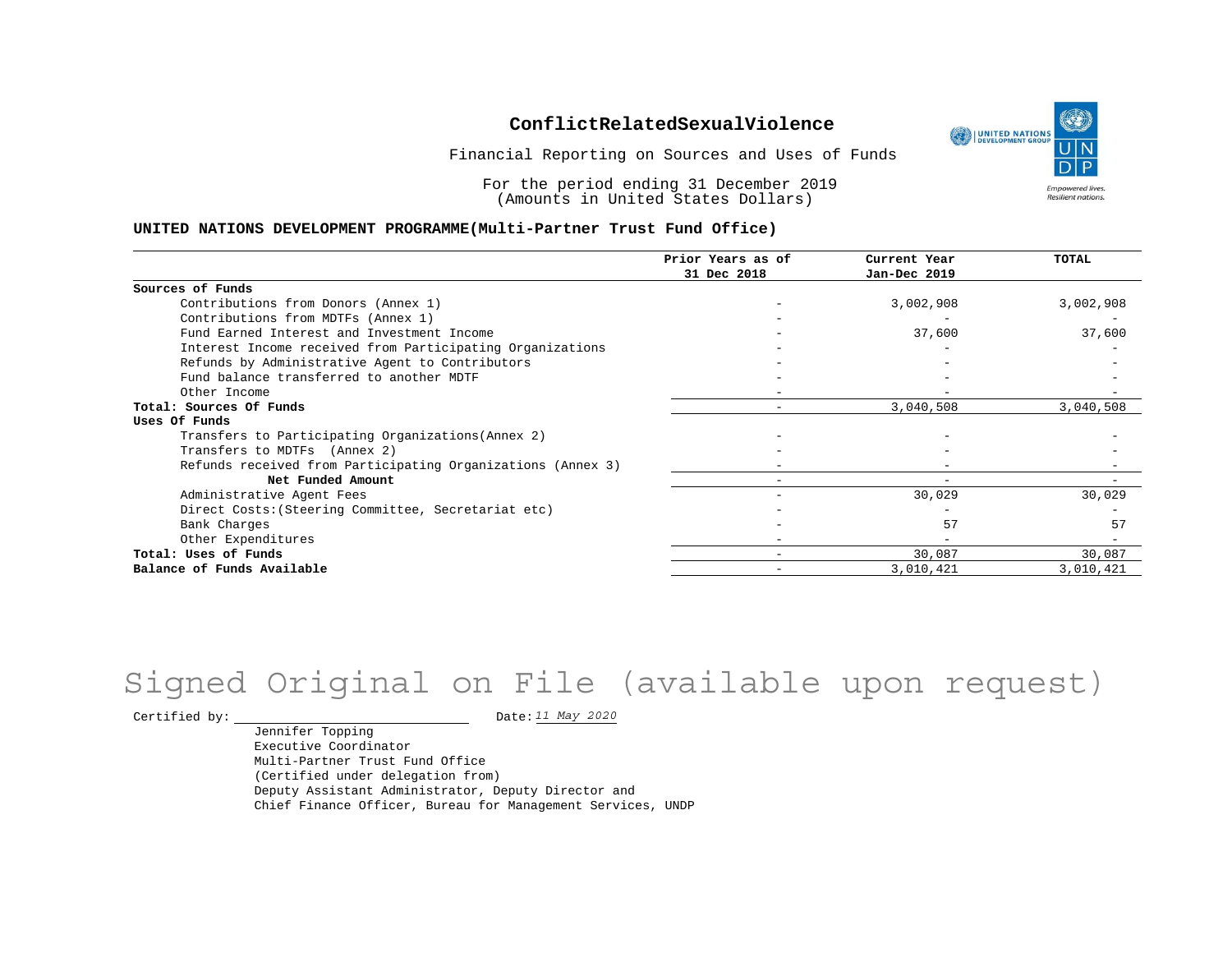

Financial Reporting on Sources and Uses of Funds

For the period ending 31 December 2019 (Amounts in United States Dollars)

### **UNITED NATIONS DEVELOPMENT PROGRAMME(Multi-Partner Trust Fund Office)**

### **Annex - 1: Contributions**

|                                | Prior Years as of        | Current Year | TOTAL     |
|--------------------------------|--------------------------|--------------|-----------|
|                                | 31 Dec 2018              | Jan-Dec 2019 |           |
| From Contributors              |                          |              |           |
| GOVERNMENT OF ESTONIA, REPUBLI |                          | 55,280       | 55,280    |
| GOVERNMENT OF FINLAND          |                          | 112,900      | 112,900   |
| GOVERNMENT OF JAPAN            | $\overline{\phantom{0}}$ | 1,535,714    | 1,535,714 |
| GOVERNMENT OF UNITED KINGDOM   |                          | 1,299,013    | 1,299,013 |
| Total: Contributions           |                          | 3,002,908    | 3,002,908 |
|                                |                          |              |           |

# Signed Original on File (available upon request)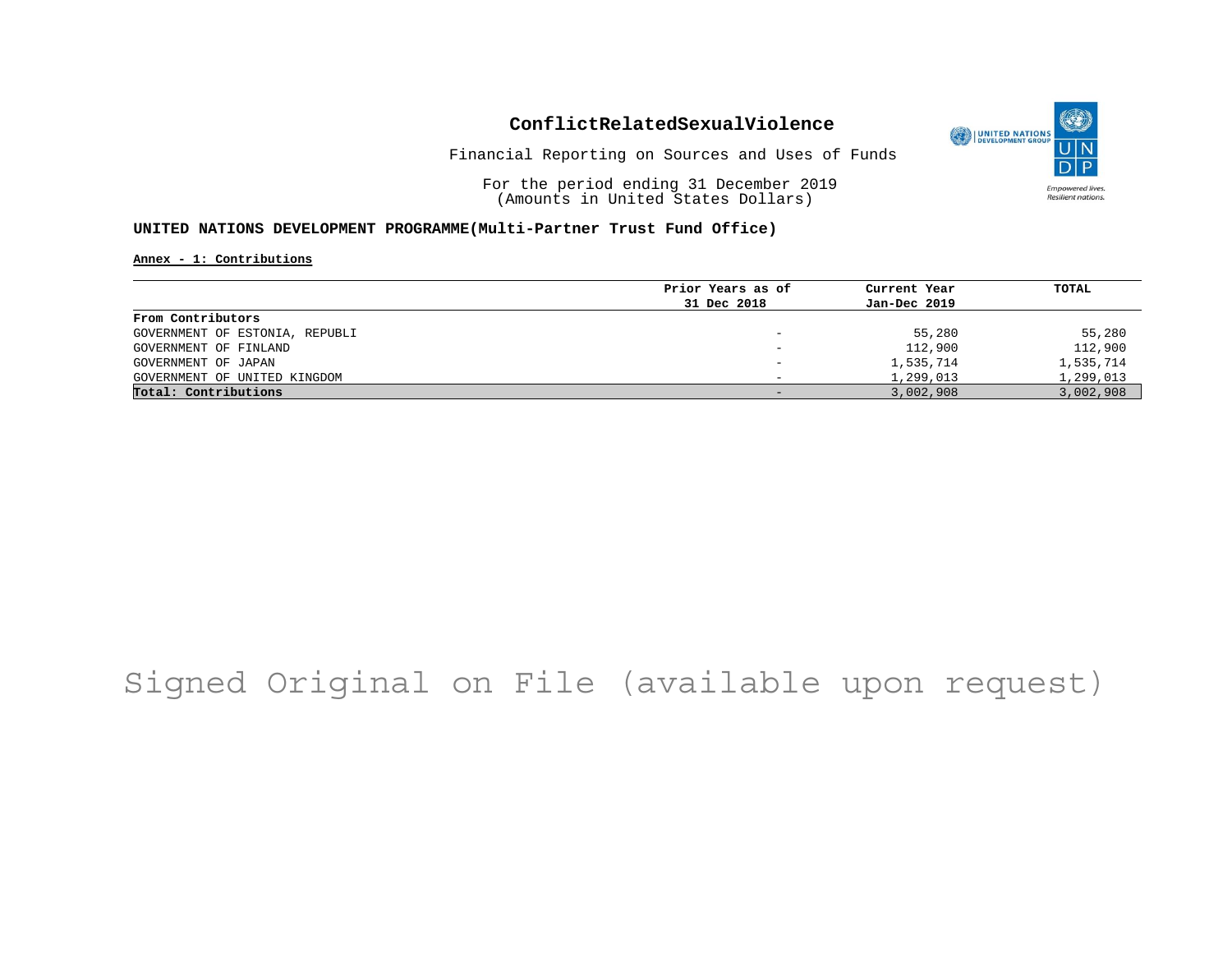

Financial Reporting on Sources and Uses of Funds

For the period ending 31 December 2019 (Amounts in United States Dollars)

### **UNITED NATIONS DEVELOPMENT PROGRAMME(Multi-Partner Trust Fund Office)**

**Annex - 2: Transfers**

| ot<br>as<br>Prıor<br>rears | Current<br>Year | <b>TOTAL</b> |
|----------------------------|-----------------|--------------|
| 2018<br>Dec.<br>۔ ب        | 2019<br>Jan-Dec |              |

**To Participating Organizations**

**No Activity**

# Signed Original on File (available upon request)